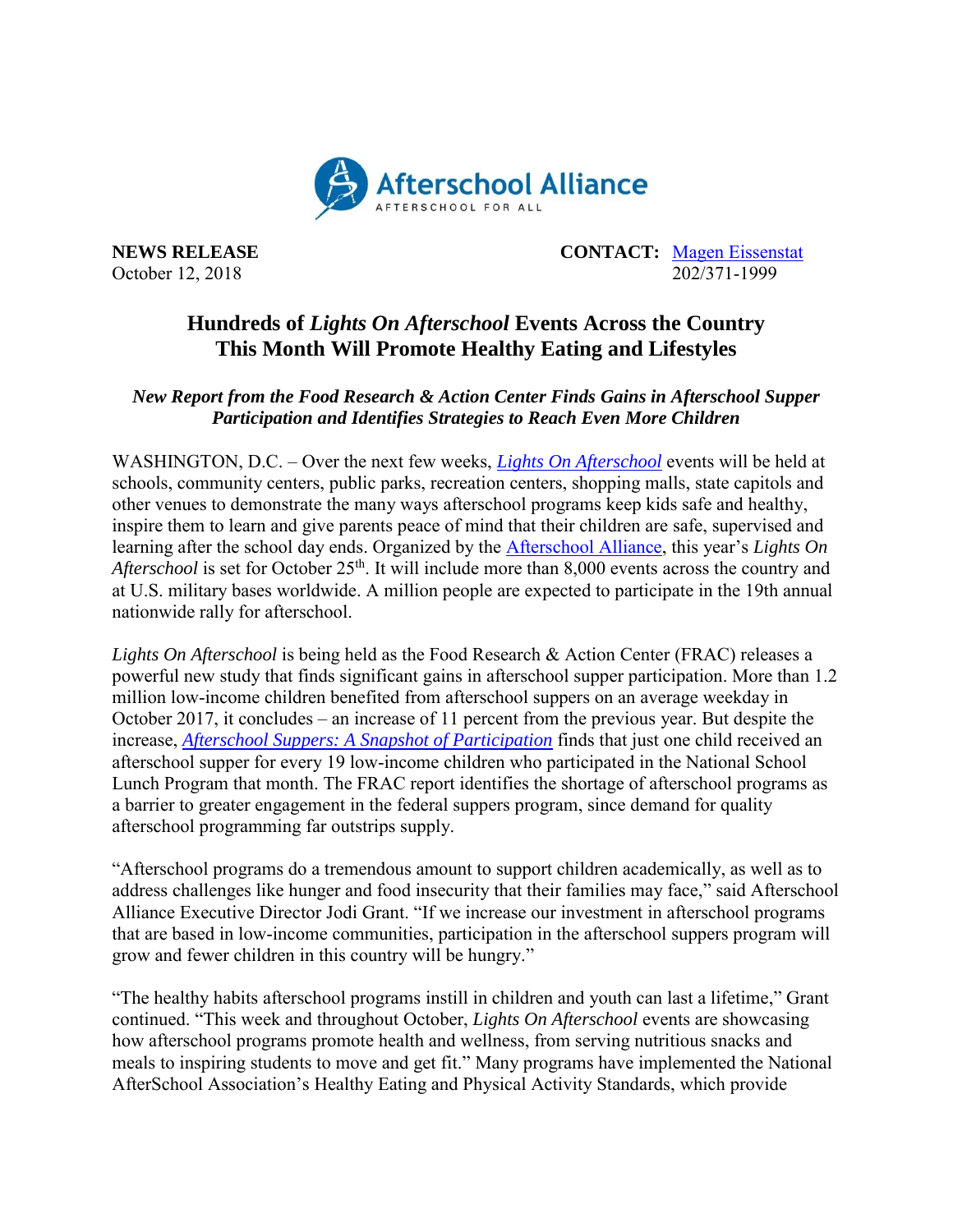evidence-based, healthy eating and physical activity (HEPA) standards that foster the best possible nutrition and physical activity outcomes for kids attending out-of-school time programs.

Many of this year's *Lights On Afterschool* events will shine a spotlight on the many ways afterschool programs teach healthy eating and offer opportunities for students to get and stay active. Among the health-focused events being planned for this year's *Lights On Afterschool*:

**Sacramento, California:** The Peter Burnett Elementary ASES afterschool program will host a health and wellness celebration on October 25th for *Lights On Afterschool.* The event will feature an obstacle course, a smoothie stand, and a photo booth. As many as 90 children and their families are expected.

Visalia, California: On October 25<sup>th</sup>, the Future Unique Enthusiastic Leaders (FUEL) Expanded Learning Program will host its 2nd annual *Lights On Afterschool* Color Run. The event will feature an opening ceremony led by the FUEL afterschool student leadership team. Afterward, students will participate in a color run. Once each student has completed the run, she or he will join a powder throw. Some 200 people are expected.

**Kanehoe Bay, Hawaii:** The Marine Corps Community Services Kulia Youth Center afterschool program will celebrate *Lights On Afterschool* on October 25th. The Provost Marshall's Office will provide a presentation on Halloween safety, and a dance teacher will lead students in a Zumba exercise class. Healthy snacks will be served.

**Covington, Kentucky:** On October 25th, the Ninth District Elementary School Family Resource Center will host a health fair for *Lights On Afterschool*. Community partners will promote healthy living for students and their families. The FreeStore Food Bank will coordinate a "Produce Pop Up" with a truck with free fruits and vegetables. Students will participate in jump rope, hula hoops, balance beams, tennis ball tosses, line dancing, Zumba and more. Families will receive healthy recipe cards and free samples. Nursing students from Northern Kentucky University and school district nurses will provide health screenings, including height and weight measurements, body mass index (BMI) calculations, and blood pressure readings. Generation Rx will provide information on safe medication practices and Ouit for Good Covington will provide information on smoking cessation. Some 100 families are expected.

**Natick, Massachusetts:** To celebrate *Lights On Afterschool,* the Natick Recreation and Parks Teen Center will host a field day on October 25th. The event will feature an open gym, yard games, field sports, Flamenco dance instruction and a tie-dye activity. Members of the Natick community services and police departments may attend.

**Brooklyn Park, Minnesota**: North View Middle School Afterschool Programs will host a Glow-in-the-Dark Dodgeball game on October 24th for *Lights On Afterschool*. Each student will decorate a shirt to play dodgeball in, using glow-in-the-dark markers. Parents and instructors will also participate. The activity will take place at North View Middle School. Approximately 150 people may attend.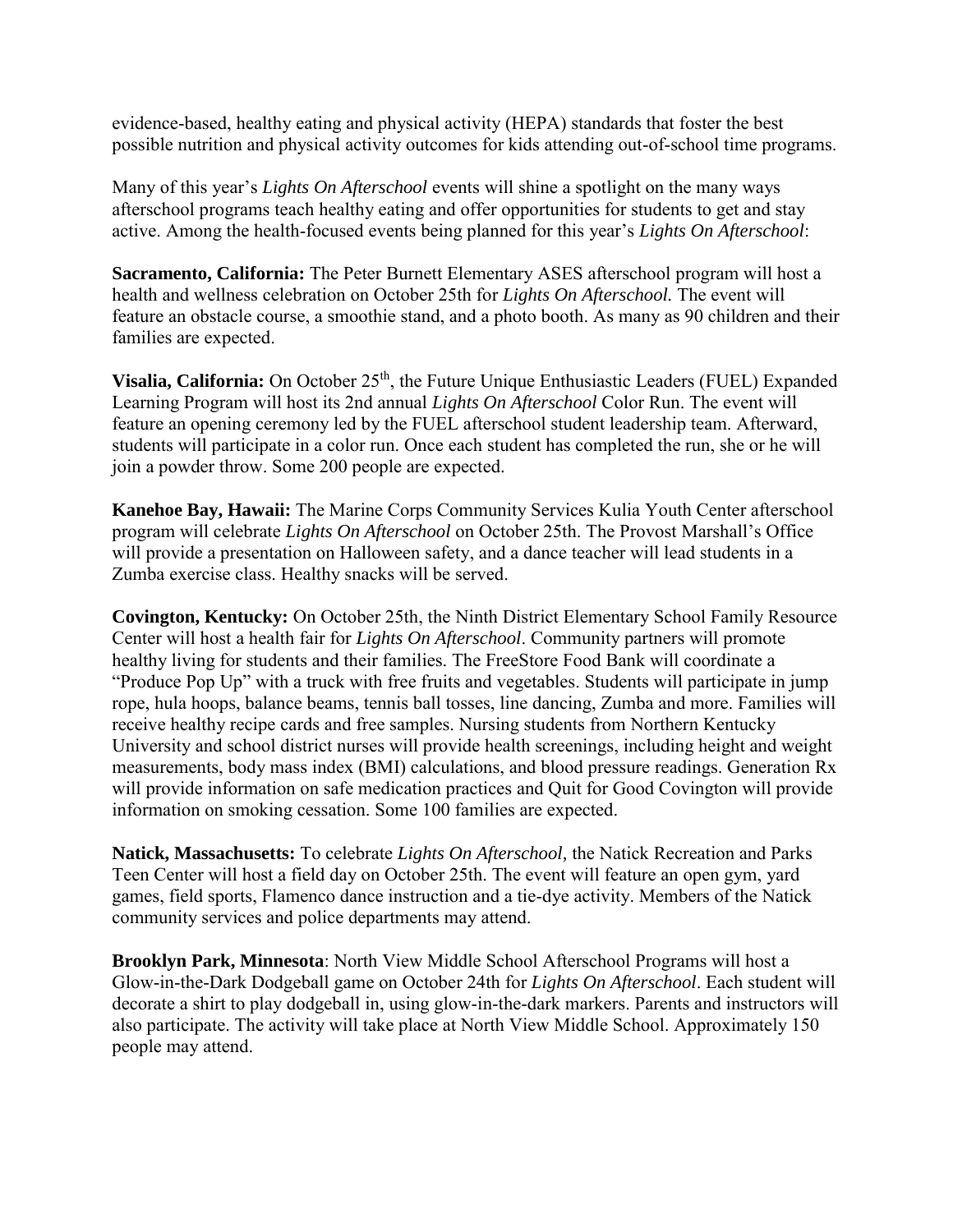**Marlborough, New Hampshire**: On October 26th, the Project Edventure Marlborough Afterschool and Summer Program will host a Fall Festival to celebrate *Lights On Afterschool*. There will be activities for students, including STEM challenges, minute-to-win-it games, a zombie run, and more. The Fall Festival is held at Marlborough Elementary School. Approximately 250 people are expected.

**Rochester, New Hampshire**: The Rochester Child Care Center will hold eight *Lights On Afterschool* celebrations at different sites on October 25th. Events will include a Halloween Party, a Mindfulness Party, an open house, a Kindness Center, and a yoga event. The Mindfulness Party will showcase a "mindful minute," zones of regulation, and sensory bottle crafts. The yoga event will feature the community yoga studio, which works with students in the afterschool program. More than 50 people are expected.

**Stokesdale, North Carolina:** On October 25th, the Operation Xcel afterschool program will host a *Lights On Afterschool* celebration in partnership with the Cooperative Extension North Carolina A&T Try Healthy program. Parents, students and community members will discuss how to make healthy eating choices, make a healthy snack dip and nutritious smoothies, and complete an art activity. Stokesdale's mayor, North Carolina A&T University Chancellor Harold Martin Sr., and North Carolina State Representative Amos Quick may attend.

**Pittsburgh, Pennsylvania**: The Pittsburgh Housing Opportunities Unlimited Youth Enrichment Program will host a Fall Festival for *Lights On Afterschool* on October 25th. There will be corn hole games, pumpkin painting, lawn games, and a Zumba fitness class. In addition, community partners including Future Makers/ School2Career, the Story Mobile, and the Corner Community Center will host tables. Some 70 people are expected.

The [America After 3PM](http://www.afterschoolalliance.org/AA3PM/) household survey of more than 30,000 families, commissioned by the Afterschool Alliance, found that participation in afterschool programs has increased to 10.2 million students nationwide, up from 6.5 million in 2004. But the unmet demand for afterschool programs has increased as well. Today, for every child in an afterschool program, there are two more whose parents say they would participate, if a program were available. Unmet demand is especially high in rural communities and communities of concentrated poverty. One in five students in the country is unsupervised after the school day ends.

Governments, parents, philanthropies, businesses and others support afterschool programs, but investments are frequently under threat. Two years in a row, President Trump has proposed a budget that would have eliminated federal funding for afterschool and summer learning programs. While Congress has rejected the call to eliminate afterschool funding and included modest increases in FY2018 and FY2019, threats of cuts continue to loom.

The New York skyline will again shine for afterschool on October 25th when, for the 12th consecutive year, the iconic Empire State Building is lit up in yellow and blue for afterschool.

[Peachjar](https://peachjar.com/?utm_source=afterschool-alliance&utm_medium=press-release&utm_campaign=Afterschool%20Alliance%20Press%20Release%20Homepage) helps afterschool programs connect with families and is a generous sponsor of *Lights On Afterschool* this year.